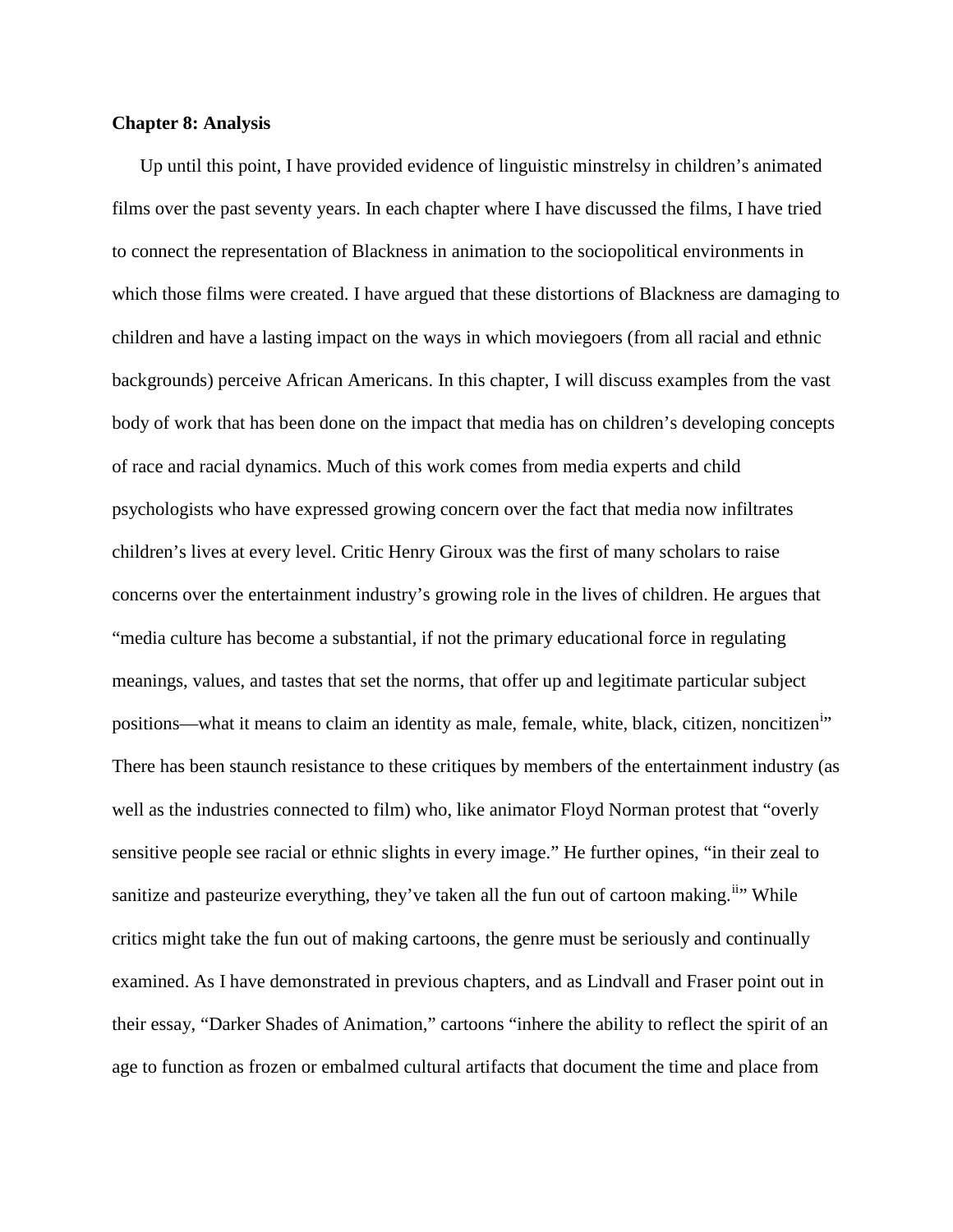which they are retrieved.<sup>iii</sup><sup>\*</sup> Helaine Silverman concurs with, "as a quintessential form of American public culture, animated movies may be examined as a site where collective social understandings are created and in which the politics of signification are engaged<sup>[iv](#page-18-1)</sup>. Finally, Lindvall and Fraser caution further, "one must remember, the cartoon itself is a sort of graphic slang…mostly it lampoons, pokes fun at, entertains, makes silly, or acts like a deliberately vulgar rube…With its broad stereotypes, outrageous action and irreverent humor, the cartoon serves as an index of public attitudes about race. The dangers lie in its nature to (re)present a type, which to some willing and limited imaginations (like those of children) can become a stereotypical fact.""

In their ability to reflect our social ideologies, these films serve as a cultural mirror in which we can see our societal mores on display. James Snead argues that, "more than perhaps any other genre, animated cartoons encourage the rhetoric of harmlessness." He continues, "the 'winsomeness,' 'adorability,' 'charm' and 'cuteness' of Disney's cartoons refers in the first place to their content…but secondly, to the way in which the cartoon is to be taken. For even if the cartoon is violent, cruel, or deceitful,…it is not expected to have any extra-cinematic reference or effect…The cartoon is *ipso facto* innocuous, even if it is really not. From this standpoint, cartoons are taken to be pure entertainment.<sup>[vi](#page-18-3)</sup> Bell, Haas, and Sells argue further that "Disney's trademarked innocence operates on a systemic sanitation of violence, sexuality, and political struggle concomitant with an erasure or repression of difference. <sup>[vii](#page-18-4)</sup> These films actually establish and reinforce racialized, gendered scenarios that directly link raced and gendered identities to lessons about character traits such as honesty, loyalty, trustworthiness, and the like. In doing so, they teach children biases about raced and gendered differences. The widely held belief that animated films are harmless entertainment (which they are, compared to other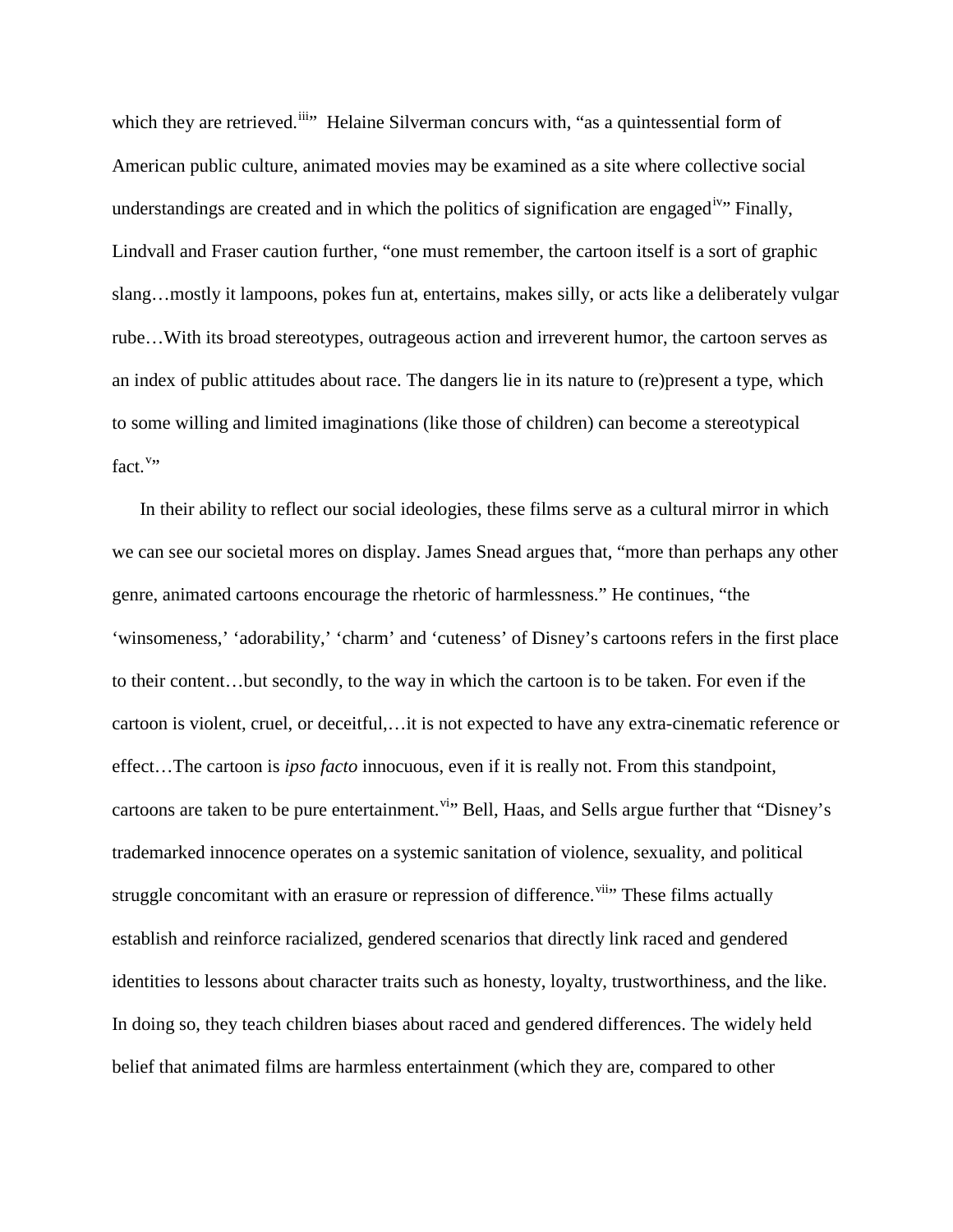offerings) makes animated film unpopular to critique, even when the assessment is valid. Blind defenses of animated film ignore the fact that the image on screen is intentional and that it is not just the rhetorical expression of individual imagination, but that it is also created within the context of corporate cultural hegemony. There is no such thing as an ideologically free animated film, especially when it has been created for profit. Roland Barthes pointed out that this is the "formidable underside" of cultural products, and cautioned that, "products of pleasure and fantasy do have ideological underpinnings behind them…they are rhetorical weapons, even in their naive form"<sup>viii</sup>

Unlike traditional films created for adults, animated films serve both the purpose of reflecting as well as teaching, given the fact that they are largely directed toward an audience of children. Because they are largely considered to be innocent entertainment, parents often look to animated films to introduce children to social or developmental situations and to teach a variety of moral and ethical lessons. Children are shown a variety of familial relationships, gender roles, and conflicts between good and evil through animated characters and it is upon these characters and situations that they begin to build their own belief systems. Child expectations for a variety of behaviors and social roles are formed (in part) by watching animated films. While many parents think that children don't attend to subtle messages about race and gender in movies, the opposite is actually the case. In their work on the media's effect on children's conception of race, Greenberg and Mastro cite Badura's social cognitive theory which proposes that the mass media contribute to the construction of value systems and rules of conduct for society by providing models from which children can learn. Because mass mediated messages are pervasive in society, the child entertainment business plays a central role in the creation of role models and, subsequently, in the construction of social reality for children. As a result, interactions with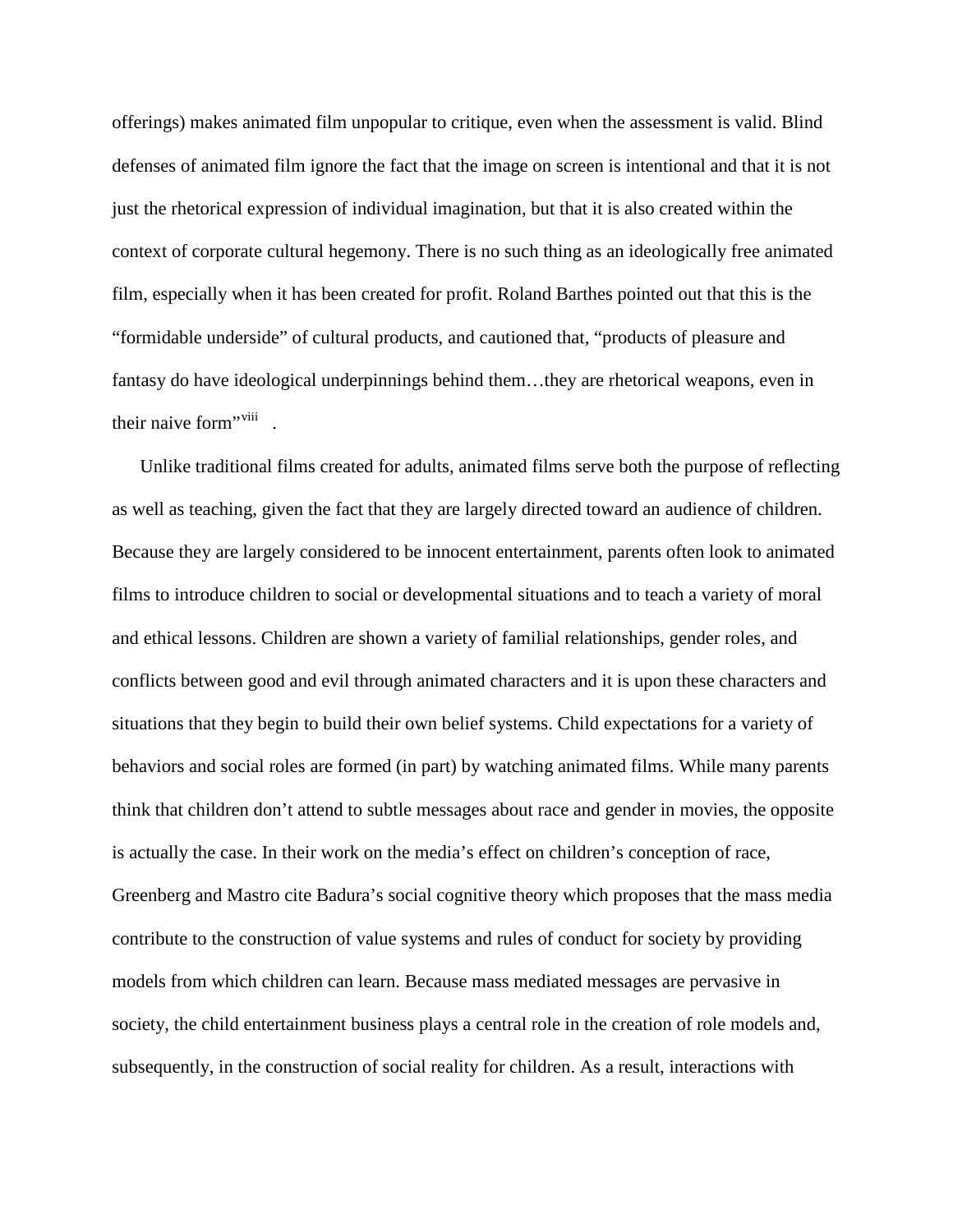media models have the potential to generate and shift child beliefs and expectations about a number of social categories, including racial and ethnic groups. Based on their exposure to the possible role models presented in animated films, children may learn what they perceive to be normative behaviors for their own group. Through identifying with certain characters and their roles in animated films, children are also likely to develop their perceptions of members from other groups. If in-group media models are less available, as is more frequently the case with non-majority identified children, then less information is available to immature audiences to inform and guide perceptions and behaviors<sup>ix</sup>. Black children are at a distinct disadvantage to their White peers when it comes to mapping their own identities to the characters they see in animated films since Black intended characters are so infrequent, and when they do appear, they are sidelined in narrow stereotypical roles. For example, in a study where they analyzed 101 topgrossing G-rated film over a 14-year period from 1990 to 2004, Kelly and Smith (2006) found that 86 percent of male characters w ere white, 5 percent were African American, 3 percent were Asian, 2 percent were Latino, and 1 percent were Native American. The researchers examined males separately due to their disproportionately high degree of gender representation—72% of speaking characters were male. Among these male models, minorities were nearly twice as likely  $(62$  percent) than Whites  $(38$  percent) to be physically aggressive or violent<sup>[x](#page-18-7)</sup>. This echoes the findings that were presented in chapters four through 6 of this volume and underscores the fact that children are relentlessly indoctrinated with mediated messages that Black men are violent and dangerous.

The potential for media content to influence intergroup comparisons is extremely likely, as these images may provide a comparative basis to maintain and enhance self-concept. In particular, research has found that exposure to media depictions of race and ethnicity plays a role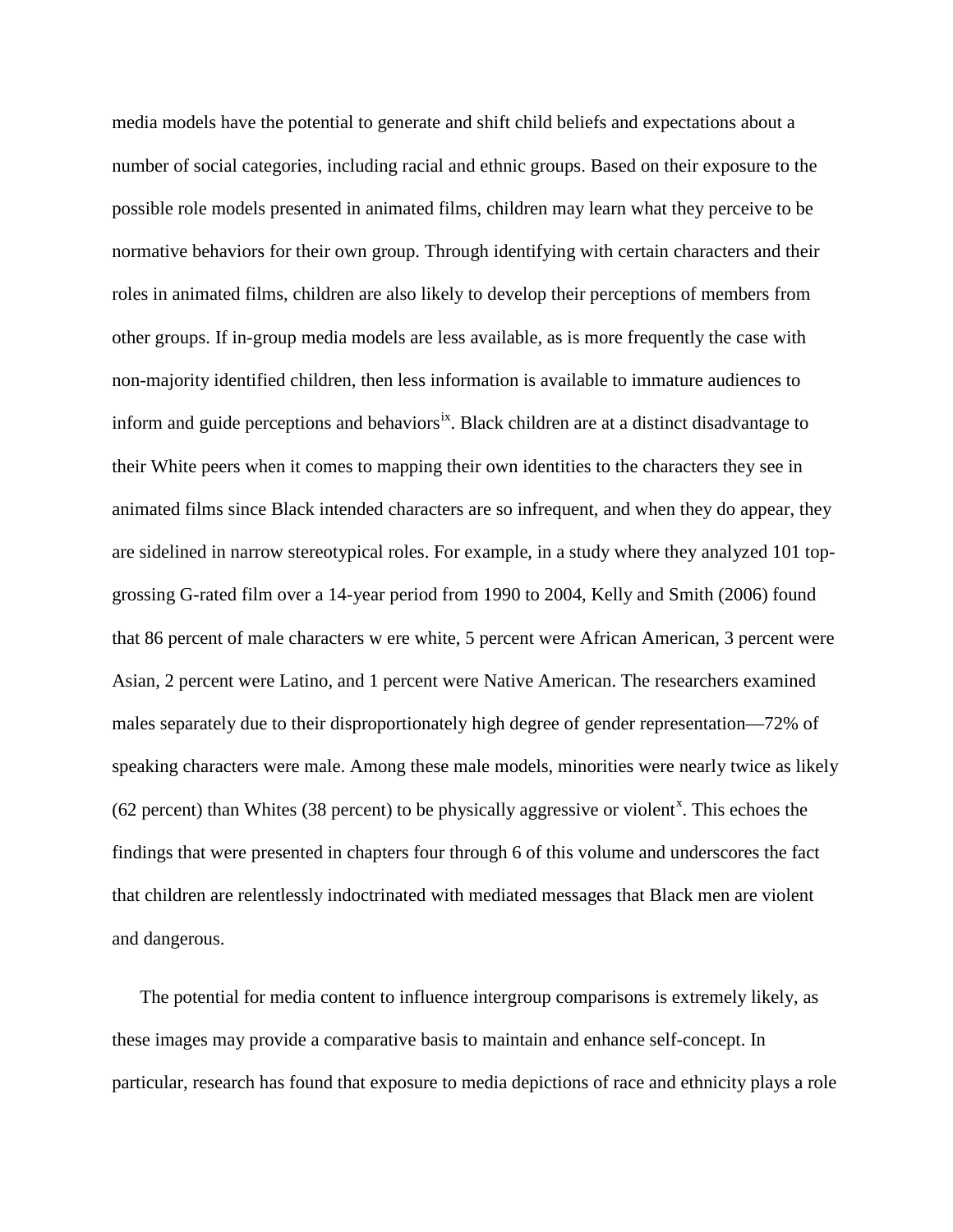in such processes as stereotype acquisition and use $x_i$ . The result is not only the reinforcement of ideologies in terms of gender roles and race, but also the shaping of children's ideas about racial and ethnic group characteristics, their understanding of treatment norms, and their perceptions about appropriate power relationships<sup>[xii](#page-18-9)</sup>. King et al use their insightful analysis of *Madagascar* as a clear example of the way in which children are taught to understand concepts as citizenship, belonging, and otherness through a nationalistic lens:

"Within a tale relating the adventures of cute and funny animals, the film weaves complicated stories about citizenship and subject positions juxtaposing the North (represented by new York City) and the South (represented by the Madagascar jungle). The fact that Alex, Gloria, Marty, and Melman feel uncomfortable in (and in fact are not able to recognize) the wild when they first arrive in Madagascar (Melaman mistakes it for the San Diego zoo) tells us that as residents of the post-industrial North part of the globe, these animals are foreign to the South, a place in which they should feel at home, but they actually find uncivilized. But home for them is New York and its comforts, and they become tourists in their new place, consuming the culture and influencing the lives of those subjects who do belong to the jungle of Madagascar (specifically the lemurs who party constantly and the fossa who prey on the lemurs). This narrative of citizenship as (not) belonging, thus, becomes a teaching tool" by which the audience learns about how they and others are positioned in relation to their nation-state, regardless of the fact that the main characters teaching them those lessons are actually animals<sup>[xiii](#page-18-10)</sup><sup>\*</sup>

The same kinds of lessons are taught about race in these films, particularly through the use of language. As I have suggested in my analysis of the manipulation of AAE to influence audience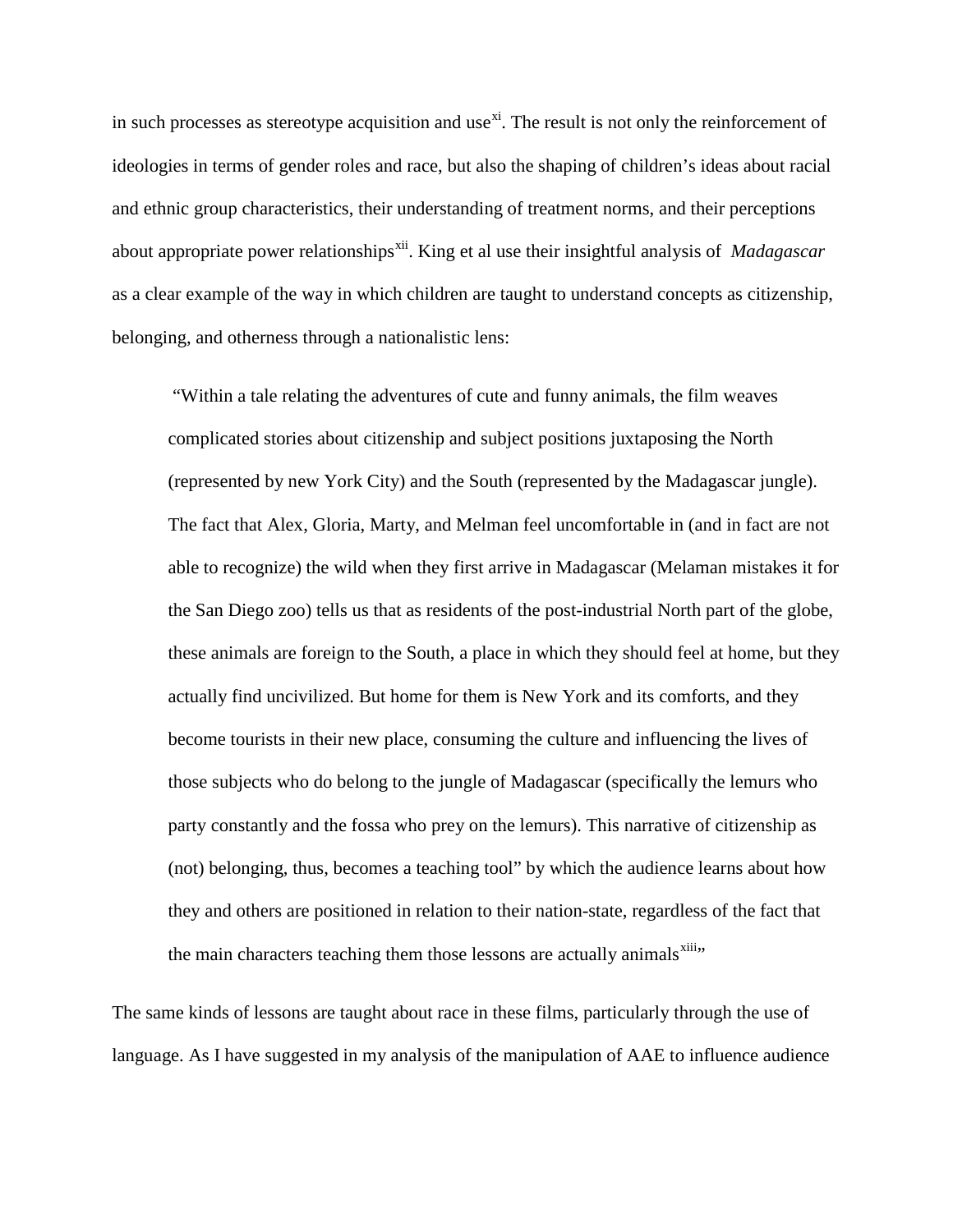perceptions of Blackness in animated films, Giroux and others have pointed out the same in films like *Aladdin¸* among others:

"racist ideology also appears in racially coded language and accents. For example, *Aladdin* portrays the "bad" Arabs with thick foreign accents while the Anglicized Jasmine and Aladdin speak in standard American English. A hint of the unconscious racism that informs this depiction is provided by Peter Schneider, president of feature animation at Disney, who points out that Aladdin was modeled after Tom Cruise. Racially coded language is also evident in *The Lion King*, as members of the royal family speak with posh British accents while Shenzi and Banzai, the despicable hyena storm troopers, speak thought the voices of Whoopi Goldberg and Cheech Marin in racially coded accents that take on the nuances of the discourses of decidedly urban black and Latino youth. The use of racially coded language in Disney films occurs in an early version of *The Three Little Pigs, Song of the South,* and *The Jungle Book.* Astonishingly, these films produce a host of representations and codes which teach children that cultural differences are deviant, inferior, ignorant, and a threat to be overcome. $x<sub>iv</sub>$ 

As socializing agents for children, Lugo-Lugo and Bloodsworth-Lugo point to what they consider to be a recent shift in the characterization of race in animated films so that ethnicity is repositioned within race, with important consequences. They write, "there is an ethnicization of race in more recent animated films for children, suggesting that children are not only being taught "crude" racial categories but more intricate ways of conceiving "race" in relation to ethnic markers." (Like language (my addition)) "While it might be argued that there are positive aspects to such portrayals (for instance they complicate race by not homogenizing racial categories such as "black" and "white"), we would argue that the real purpose of the ethnization of race – in a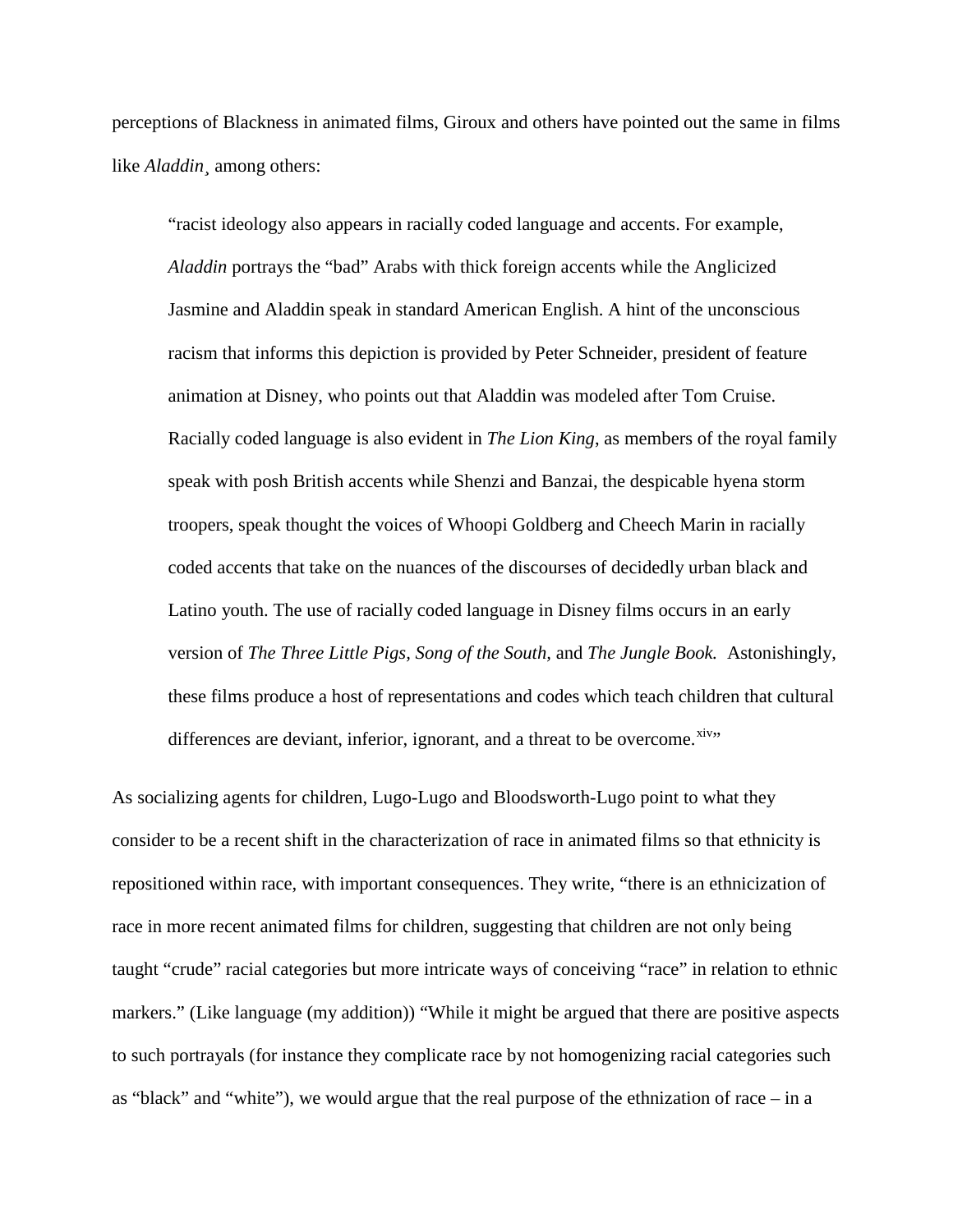film like *Shark Tale*—is to differentiate characters in no-so-positive ways.<sup>[xv](#page-18-12)</sup>" Their example in *Shark Tale* outlines the difference between ethnicized Blacknesses with Oscar positioned as a Black American and Ernie and Bernie as Black Jamaicans. The suggestion of different ethnicities within race is signified not only by each group member's appearance, but even more clearly by the use of vernacular forms associated with each ethnicity. Hollywood may claim to reflect what it perceives to be public attitudes in its portrayal of foreign or minority characters by translating those intuitive perceptions. Nevertheless, be it dimwitted earnestness or ethnic insensitivity, the images of Blacks on the animated screen contributed to an evolving mass popular folklore that propagated indiscriminating racist attitudes, essentially placing a mediated image of a 'foreign people,' even a tribal people, before a xenophobic public eye<sup>xvi</sup>. 121-122

While the work that has been done in the area of media's impact on children' racial ideologies is compelling, much of it is theoretical. So the question remains—in real time, what do children learn about race from animated films? What do they know or predict (if anything) about animated characters with "Black" voices? How are these voices supporting stereotypes about African Americans? Of particular interest to me is the inclusion of violence, sexual content, and comedy and ignorance (or in the very least, naiveté) in the dialogue that is particular to these characters.

## **The Study**

To investigate for myself what children understand about certain characterizations through voicing, I conducted a series of film watching studies with small groups of children. I chose thirty minutes of footage from some of the most popular children's animated films that prominently feature Black-voiced characters. The films were *The Lion King*, *Over the Hedge*, *Madagascar*, and *Mulan.* I selected films which were well-known to all of the participants so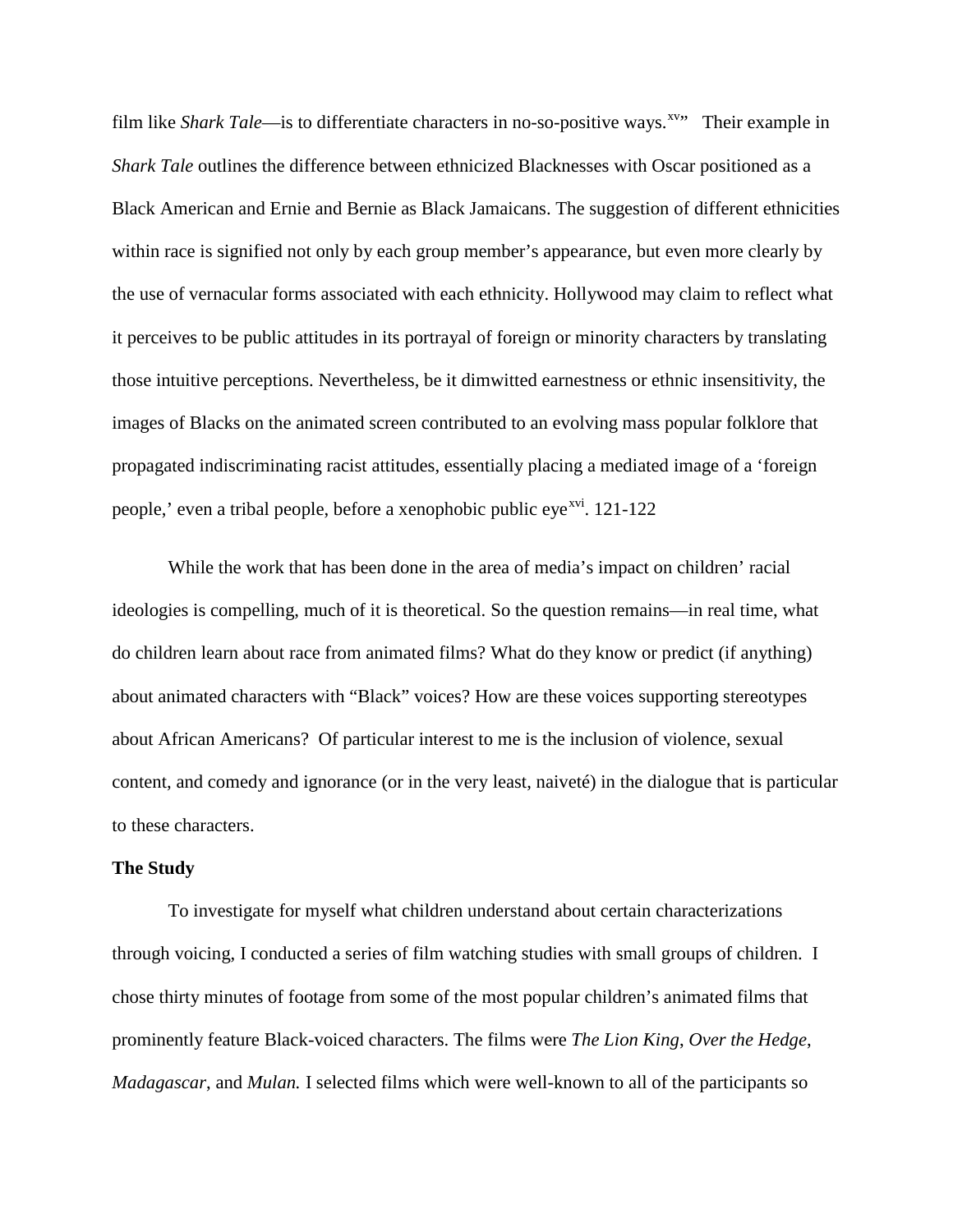that they would be able to attend more closely to the sounds of the characters' speech than to the storyline. While the children were shown about 30 minutes of film at a time, we used half hour segments that included the longest scenes featuring AAE. The film segments we focused on are as follows:

1) *The Lion King* (Shenzi, Banzai, and Ed/ Whoopi Goldberg, Cheech Marin, and Jim Cummings as the hyenas)

Scene 1: The hyenas make their first appearance in the elephant graveyard, where they menace Simba, Zazu, and Nala. After they are chased by the hyenas, Mufasa arrives and rescues the cubs so that the hyenas in this clip are shown to be at turns first violent, then cowardly. While the hyenas' violence is presented as opportunistic victimization of the weak and innocent, (e.g., at one point, Simba tells them to "pick on someone your own size") Mufasa's violence is interpreted as necessary and heroic. Their use of AAE and Latino English is juxtaposed with Zazu' British English and Mufasa and the cubs' unmarked mainstream American English. The scene involves a chase and is backgrounded by gloom (grey clouds and mist) which transitions to red (fire) as the potential for violence intensifies. The predominant images of the hyenas are of flashing teeth and angry eyes, accompanied by dramatic music.

Scene 2: This scene begins with the hyenas alone but they are joined by Scar halfway through. At the outset, the two male hyenas, Banzai and Ed are fighting and then are reprimanded by Shenzi. The three go on to complain about lions and the fact that in the animal hierarchy, lions unfairly have the most powerful position and hyenas the least. When Scar joins them, he breaks into song where he repeatedly references the hyenas' stupidity and ultimately convinces them to participate in the assassination of Mufasa. AAE and Latino are once again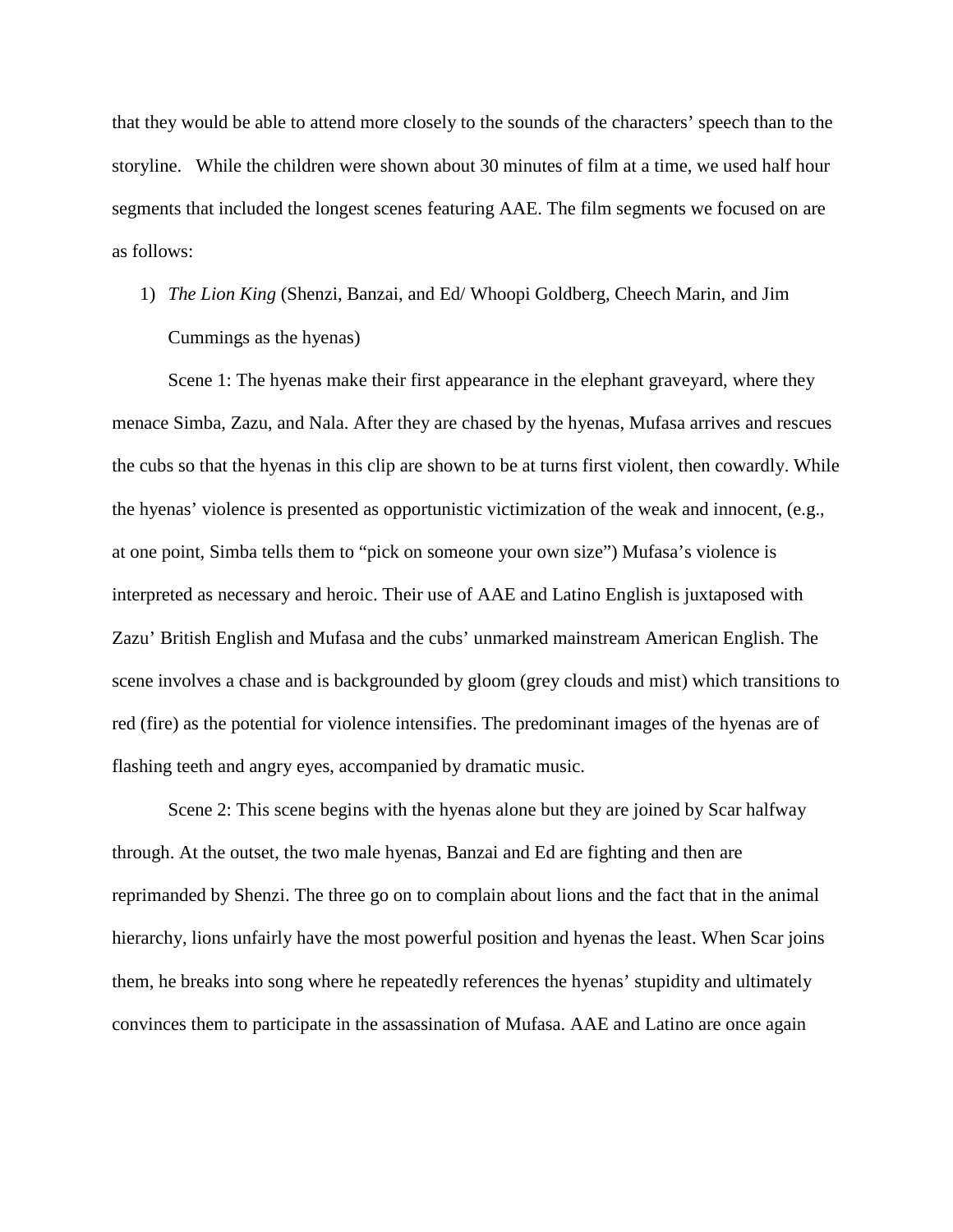placed in comparison to British English (Scar's dialect) and the scenes are painted in dark, threatening colors.

2) *Over the Hedge* (Wanda Sykes as Stella and Omid Djalli as Tiberius/Tiger,)

Scene 1: The animals awake from hibernation and Stella releases "something she's been holding in all winter" (spray that has been repurposed in this film as flatulence). Here, and repeated over the course of the movie, the skunk's defense mechanism is interpreted as farting so that Stella is continually cast as uncouth. The use of AAE in her "fart" scenes reinforces racialized stereotypes that African Americans are crass, and the immature comedy of bodily fixated humor also situates Blacks as unsophisticated.

Scene 2: Stella meets Tiger, the spoiled house cat, for the first time and that leads to an altercation between the two. Tiger (officially Prince Tiberius Mahmood Shabazz but nicknamed "Tiger" by Stella because she claims his given name is too difficult for her to pronounce) is a Persian cat and is voiced by a British Iranian actor. This voicing again juxtaposes AAE with a prestige dialect, heightening what is to be understood by the audience as a clash of low- and high-born cultures. When Tiger insults her, Stella angrily responds. As was the case with the hyenas, a Black intended character is shown exhibiting the potential for imminent violence with (what will seem to audiences) quick and irrational anger.

## *Madagascar* (Marty/Chris Rock)

Scene 1: Marty's birthday party is a scene that occurs early in the film and the event serves as the catalyst for the friends' adventure to Madagascar. The zoo animals are all assembled to celebrate Marty's tenth birthday and when he blows out the candles on his cake, he wishes that he could go to the wild, upsetting his friends. At first, when asked, Marty is reluctant to reveal what he wished for, citing the possibility of bad luck. When he finally admits his wish to his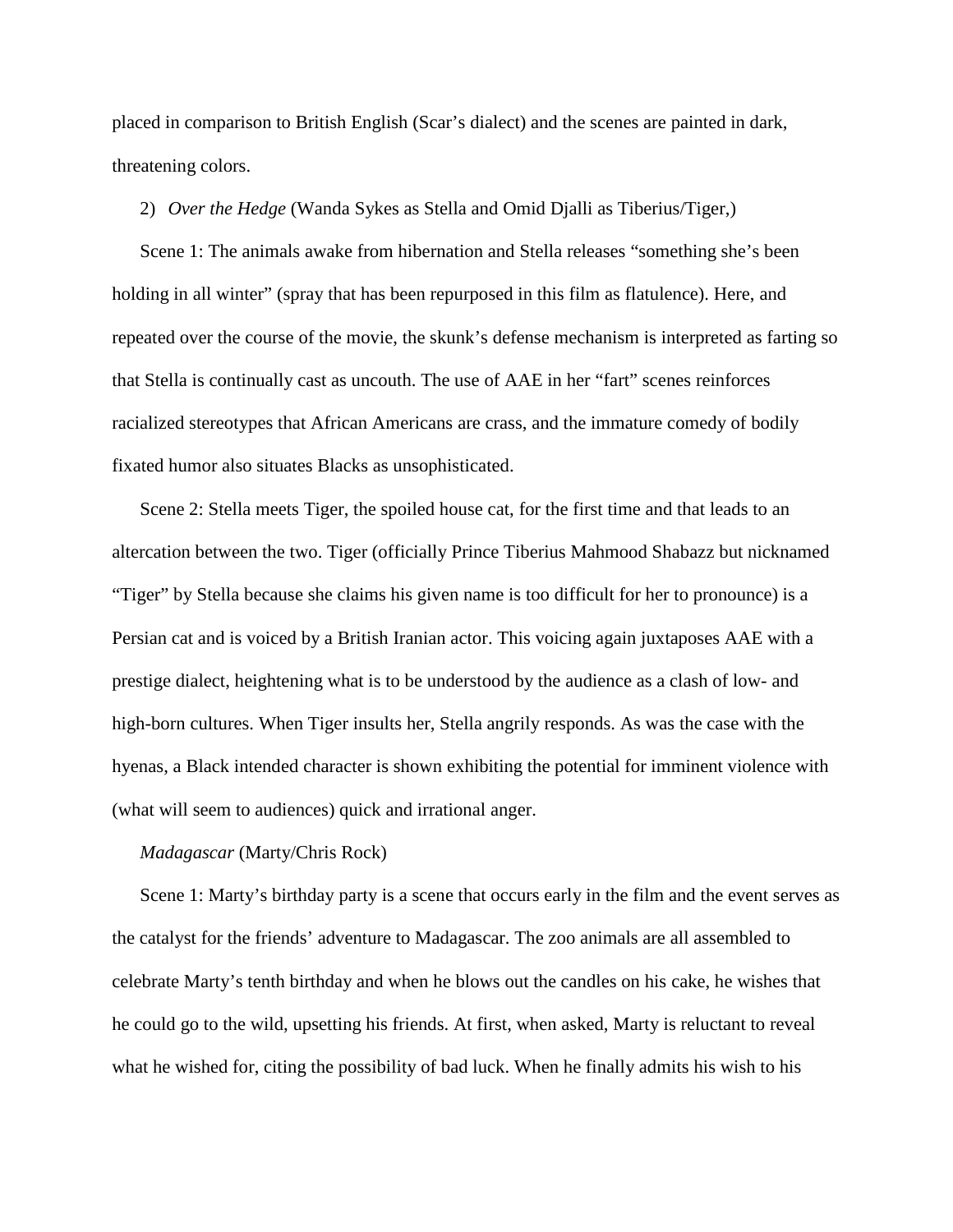friends, they react dramatically and then try to talk him out of wanting to go to the wild. The exchange in this scene attempts to establish Marty as irrational—he's superstitious and then needs to be reasoned with because of what his friends see as his perverse desire to go to the wild.

Scene 2: The crates containing the animals have fallen off of the boat and they arrive in Madagascar. Each animal emerges on the beach for their reunion which turns sour when Alex angrily blames Marty for their banishment from New York. While the other animals are struggling with their new reality, Marty enters the scene joyously surfing on porpoises and is clearly thrilled to be in "the wild." As Alex runs toward Marty and the zebra realizes that their reunion won't be a happy one, Marty tries to retreat and says "Sugar Honey Iced Tea," although it is probably lost on children, adults no doubt recognize the clever way of avoiding cursing (SHIT).

### 3) *Mulan* (Mushu/Eddie Murphy)

Scene 1: Mushu is introduced when he is awakened by Mulan's ancestors and is sent to rouse the Great Stone Dragon intended to rescue Mulan. Mushu accidently destroys the Great Stone Dragon and then decides to save Mulan himself for his own redemption with the ancestors. Mushu is reactive and erratic in his opening scenes and it is revealed that he is in disfavor with the more senior (and human) ancestors and as such, has been demoted. He is established as low status here and the audience is shown that, because of his personality, he is unreliable, irrational, and incapable of handling responsibility.

Scene 2: Mushu meets Mulan for the first time and claims to be sent by her ancestors to help her. His entry invokes Black preaching style (and lampoons it) as he first appears larger than life as a shadow on a mountain. He is surrounded by smoke and fire and proclaims himself to be "the guardian of lost souls. The powerful, the pleasurable, the indestructible Mushu." From the outset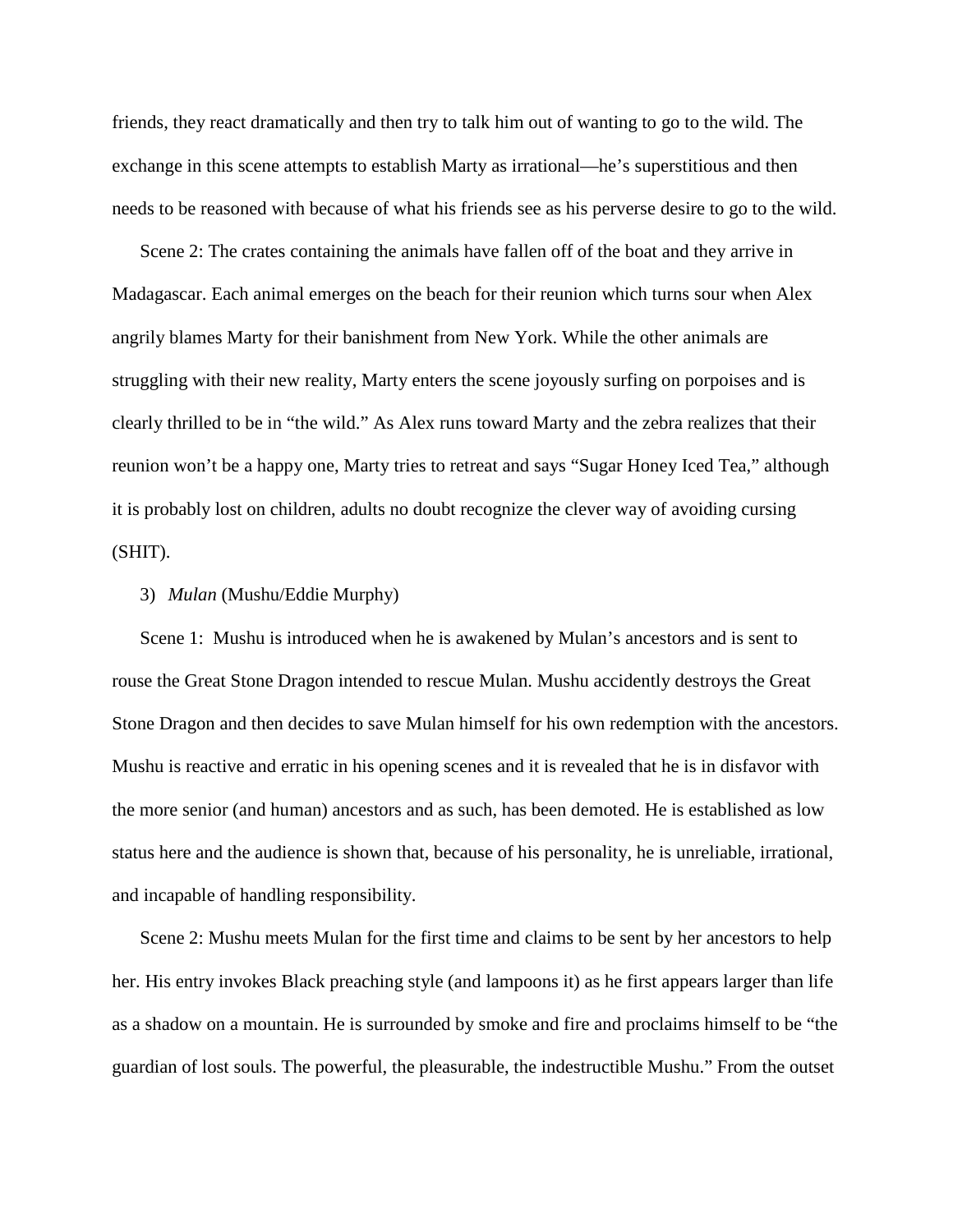he is revealed to the audience as overconfident in his role and his abilities, and that, although he does not acknowledge it, he is out of his depth. His character is instilled with the overblown, stylized bravado that is associated with stereotypes of Black performers and athletes, made all the more prominent by Eddie Murphy's use of the linguistic cadences employed by Black preachers.

### **Participants**

The first groups in the study were made up of children between the ages of five and nine, all of whom were enrolled in a summer camp in a small town in south central Pennsylvania. The camp schedule permitted half-hour film viewings in the afternoons, so my research assistants (one of whom was a counselor at the camp) and I were given permission to show our segments at different times throughout the summer. The children were accustomed to watching 30 minutes of cartoons after lunch so our study was not a departure from their usual routine. The focus groups were made up of 8-10 children from varying racial backgrounds but did not include the same children every time. Due to camp enrollments and summer vacations, membership fluctuated. Over the course of the summer, our team was able to include 24 different campers in the 5-9 age group. There were 8 African American children and 16 European American kids. After the children watched each film clip, they were asked the following questions: which character is the funny one and why? Which character do you like best? Which characters are different? How can you tell? Who is the hero? Who is/are the bad guys? To connect the voicing of the animated characters (interpreted in the absence of physical cues regarding race) to human races, I then showed the children pictures of people (European American and African American) and asked, which one of these people do you think might sound most like X character (e.g., Marty, in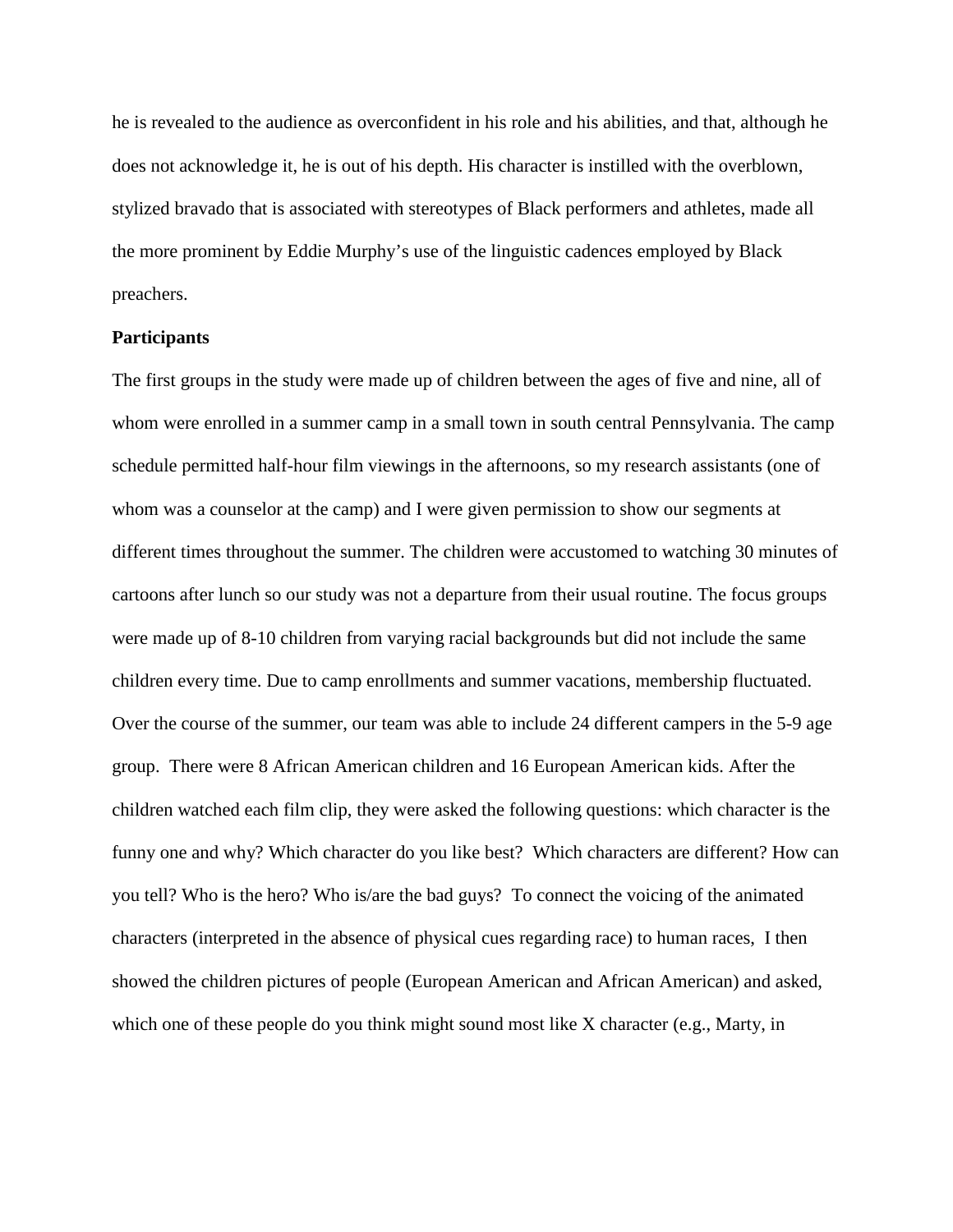*Madagascar* or Mushu from *Mulan*)? This was intended to test whether young children actually think of these voices as "Black" or "White."

A second set of film-watching sessions included older children between the ages of 10and 13. There were fewer of these children and they were recruited though my own children's personal relationships and included children of my own acquaintances. There were 9 kids in total who represented this age level, and the group again was predominately White (2 were African American, one was Latino). With those children, I asked some of the same questions (about which were their favorite characters, for example) but I also asked more pointed questions about ethnicity, such as: do you think some of these characters are supposed to be Black? How can you tell? Do you think that they sound like Black people you know? Do you think those (Black intended) characters are funnier than the others? Why, what makes them funny? Do you think if they had different voices that they would still be funny? Do you think some of the characters are smarter or more honest than the others? Why? By asking these types of questions, I intended to test my argument that these characters are designed to conform of racial and ethnic stereotypes already in place, and that they also encourage ongoing ethnic stereotyping in children. I used children between ages 10 and 13 because I believe that by that age, they are sophisticated enough to understand the nuances of ethnic voicing but still are unlikely to connect the voices to actors with whom they might be familiar.

Our findings were as follows:

#### **Children between 5 and 9**

| Question                     |      | Lion King $\vert$ Over the Hedge | Madagascar  | Mulan |
|------------------------------|------|----------------------------------|-------------|-------|
| Which character is the funny | Zazu | Stella                           | Marty       | Mushu |
| one?                         | Ed   | Hammy                            | King Julien |       |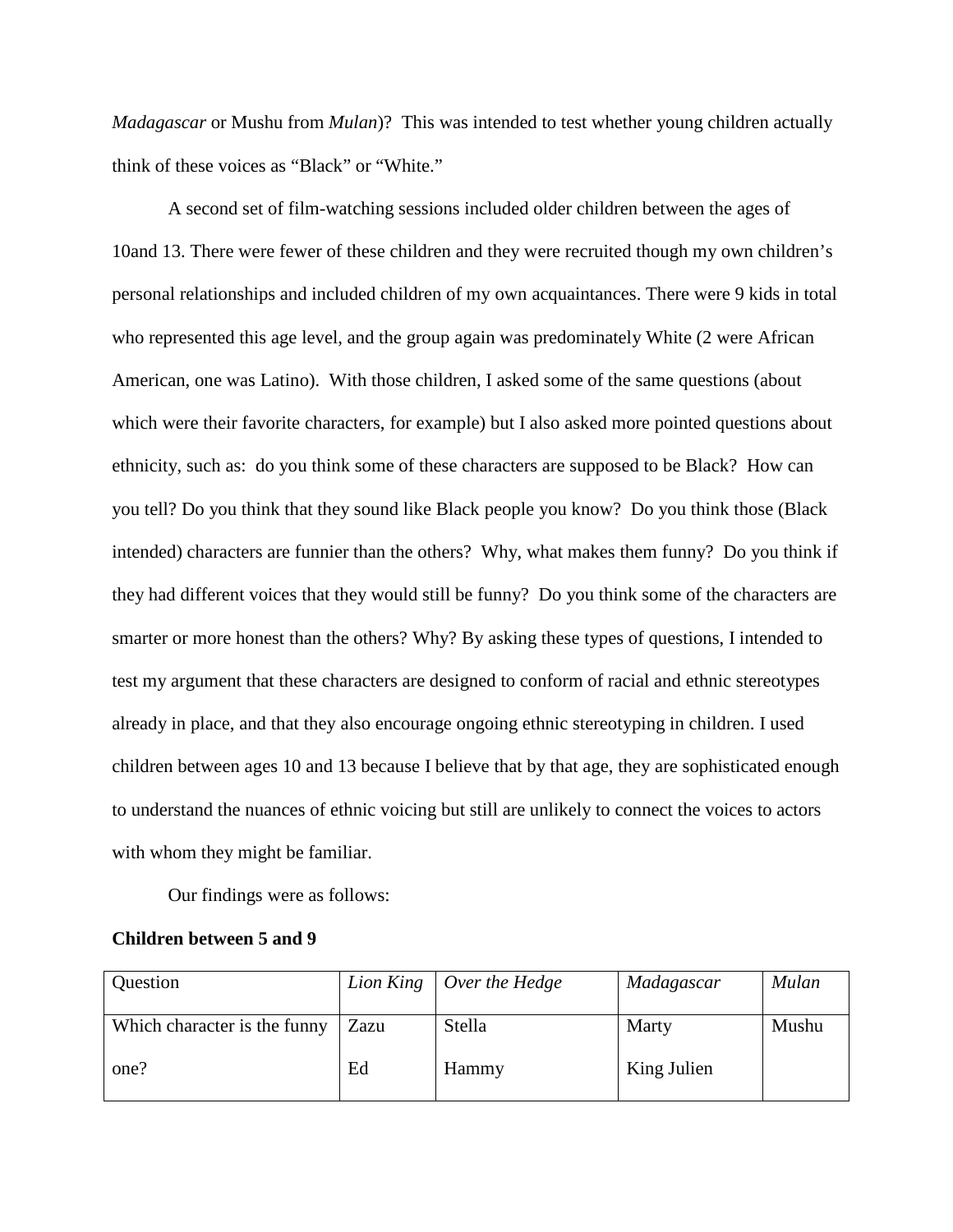|                             |        |                  | Penguins    |          |
|-----------------------------|--------|------------------|-------------|----------|
| Which character do you like | Simba  | Hammy            | Marty       | Mulan    |
| best                        | Zazu   | Heather          | Alex        | Mushu    |
|                             | Mufasa | Stella           | King Julien |          |
| Which characters are        | The    | Stella           | King Julien | Mushu    |
| different?                  | hyenas | Tiger            | Marty       | The      |
|                             | Zazu   |                  | Melman      | Huns     |
|                             | Scar   |                  |             |          |
| Who is the hero?            | Mufasa | Vern             | Alex        | Li Shang |
|                             | Simba  | <b>RJ</b>        |             | Mulan    |
| Who is/are the bad guys?    | hyenas | The exterminator | People      | Huns     |
|                             | Scar   | people           | fossa       | Shan Yu  |
|                             |        | <b>RJ</b>        |             | Mushu    |

Most of the children identified one of the Black intended characters as the funny one first, and then had a runner-up. This was not the case with Whoopi Goldberg's character in *The Lion King* however. While Shenzi does have comedic moments, apparently those were outweighed by her villainous ones. The children between 5 and 9 also chose the "Black" characters among their favorites (except for Shenzi again) and identified some of them as "different" as well. Some of the other "different" characters that the children pointed out also used nonstandard dialects, including British English (Zazu, Scar, and Tiger), Jewish English (Melman), and whatever it is that Ali G is doing when he voices King Julien. They referenced these accents in their answers. Of King Julien, they commented that he "talks funny," "doesn't talk like us," is "maybe from a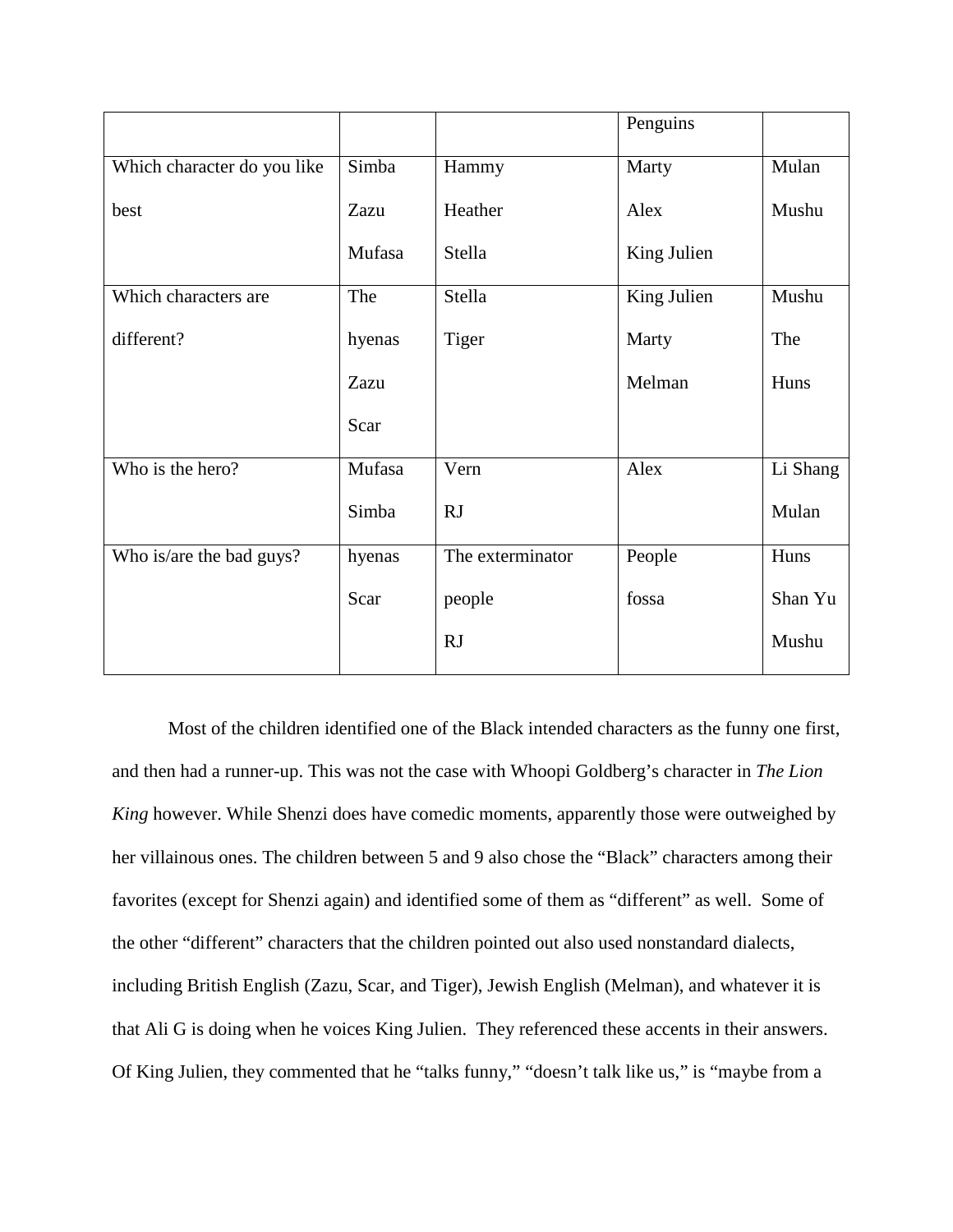different country," and "I don't think he's from here because of the way he talks." The children had similar reactions to Scar, with the addition of "he sounds mean because of the way he talks" and "he sounds famous." Zazu, King Julien, and Marty were also determined to be different because of their actions. Children who said that they thought that the Huns were different did so because of their looks—in *Mulan*, the Huns are drawn in a way that is strikingly different from the other characters (their skin is also darker) and the children picked up on this. Heroes were consistently (and predictably) the protagonists of the films and the villains were those that were clearly delineated as well. Two children said that they thought Mushu (while their favorite character) was also "bad" because "he got Mulan into trouble." Interestingly, in two of the films where people are in opposition with animals, it was the humans who were identified first as "bad guys." When we asked follow-up questions about why our participants liked particular characters, there were a cluster of common answers. The first was that the favorite characters were silly; they sounded funny, said funny things, or performed funny actions. The second reason given for liking a character reflected connections between the character's identity and the child's own. For example, our answers on *Mulan* were along gendered lines—the girls said they liked Mulan because she is a girl. The same was true with Heather, a relatively small part of a teenaged girl voiced by Avril Lavigne in *Over the Hedge.* I suspect that a similar pattern emerged (in part) for Simba whose voice as a cub was provided by Jonathan Taylor Thomas when he was 13; it is likely that the children heard themselves reflected in that voice. All of the African American children who participated in the study selected Black intended characters as favorites and said that they liked those characters for some reasons that revealed racial affinity. Responses included "She sounds like my mom, but 'cept she's funny" for Stella and "I think she's pretty" from an African American girl and a rejoinder from her friend, "She looks like my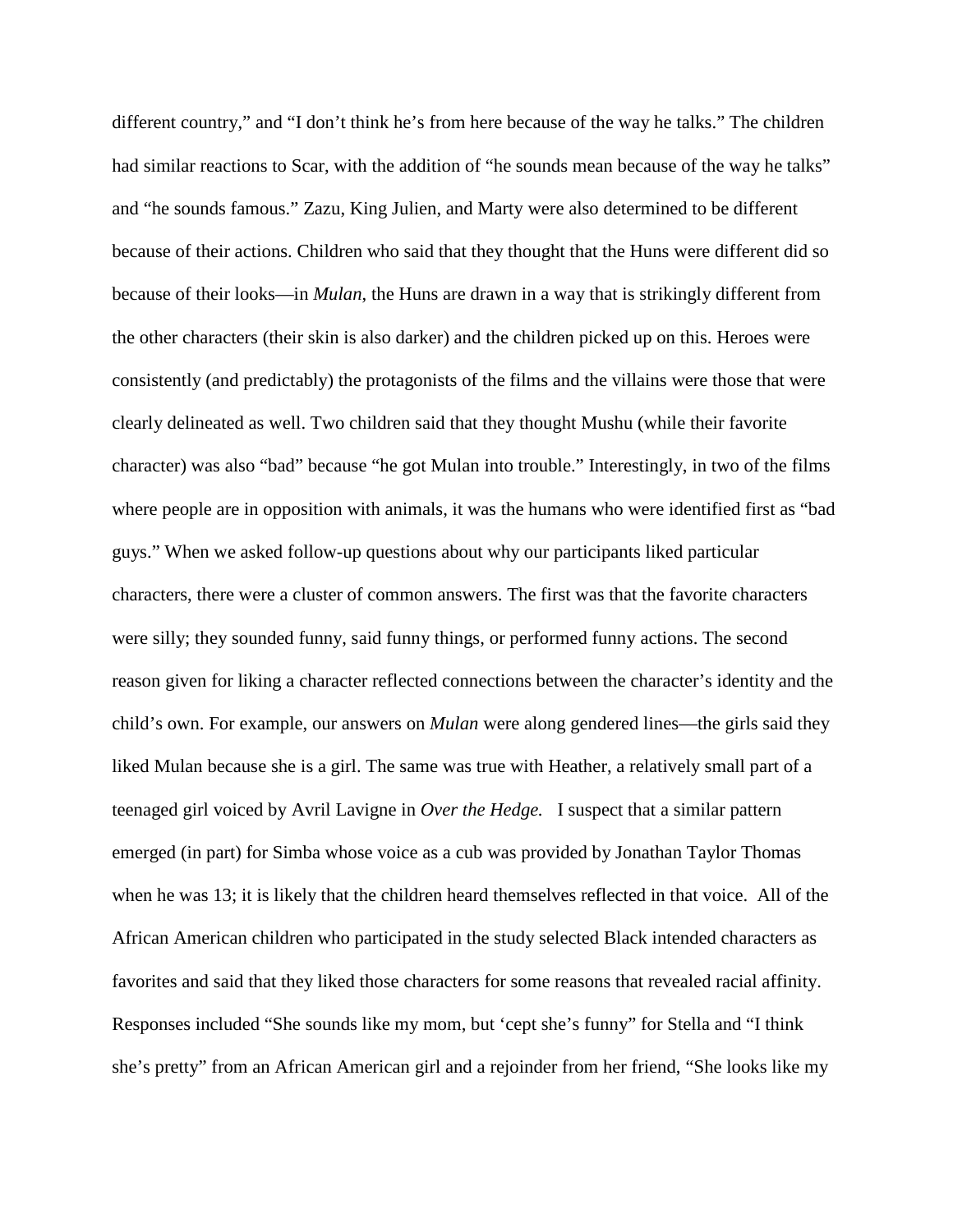grandma," in reference to Gloria. In the second part of the study, when the children were shown pictures of people (European American and African American) and asked, "Which one of these people do you think might sound most like X character?" they all consistently chose pictures of people of the same races as the actors who voiced the characters. They connected voicing to race without fail which means that they definitely are learning lessons about race from characters n animated films, even (or maybe especially) when those characters are not humans.

# **Children between 10 and 13**

The responses of the children between the ages of 10 and 13 patterned similarly to those of the younger participants.

| Question                 | Lion King | Over the Hedge   | Madagascar  | Mulan             |
|--------------------------|-----------|------------------|-------------|-------------------|
| Which character is the   | Zazu      | Stella           | Marty       | Mushu             |
| funny one?               | Ed        | Hammy            | King Julien | Cri-Kee           |
|                          | Shenzi    |                  | Penguins    |                   |
| Which character do you   | Simba     | Hammy            | Marty       | Mulan             |
| like best                | Mufasa    | Stella           | King Julien | Mushu             |
| Which characters are     | Zazu      | Stella           | King Julien | Mushu             |
| different?               | Scar      | Tiger            | Melman      | The Huns/ Shan Yu |
| Who is the hero?         | Mufasa    | Vern             | Alex        | Mulan             |
|                          | Simba     | <b>RJ</b>        |             | Li Shang          |
|                          |           | All the animals  |             |                   |
| Who is/are the bad guys? | hyenas    | The exterminator | People      | Huns/ Shan Yu     |
|                          | Scar      | <b>RJ</b>        | fossa       | Chi Fu            |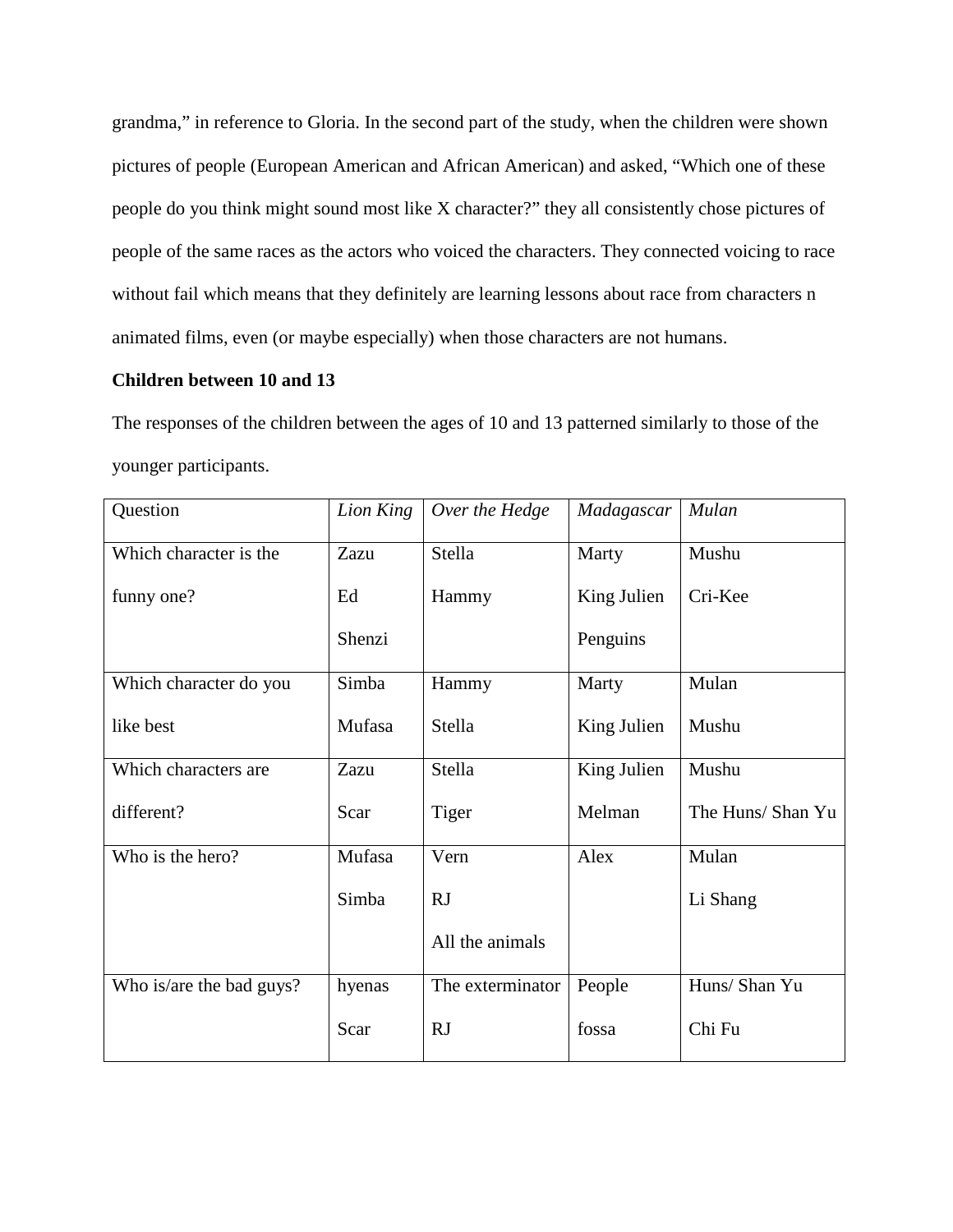Like the younger children, the older participants preferred the characters they found to be funny, which often meant the Black intended roles. They gave the same sorts of answers regarding favorite characters as well and for the characters who were the heroes and villains. This group was asked more specific questions regarding what they could tell about race and voicing. To the questions "do you think some of these characters are supposed to be Black? And how can you tell?" they answered in the affirmative. The participants pointed linguistic features, broadly defined, that they associated with AAE like "they use slang" and "they sound southern." The children also identified particular lexical items and tried to replicate certain sound features, such as liquid vocalizations and the realization of *th* as *d.* They also said that yes, the Black intended characters sound, in general like some of the Black people they knew, but only gave exemplars that matched who were funny, such as a popular class clown who they all knew. Three of the older participants also recognized Chris Rock's voice and guessed that the other Black intended voices were those of comedic actors. The participants agreed that the Black intended characters (with the exception of Whoopi Goldberg) are funnier than the others (with the exception of Hammy and King Julien), and that the reason they're funny is because of the roles that they play in the films. Why, what makes them funny? Do you think if they had different voices that they would still be funny? Some of the participants reported that the amusement lay in the physical actions of the comedic characters (such as King Julien's) and others said that the lines certain characters spoke is what made them funny. They pointed to Mushu's introduction to Mulan, the fact that he constantly referenced her horse as a cow, to Marty's crack-a-lackin' catch phrase, and to Stella's angry rant to Tiger that included "I did not get all prepped and preened to have some overfed pompous puffball to tell me he's too good for me. I got makeup on my butt, dude!" They said that the characters would probably not be as funny if they had different voices, and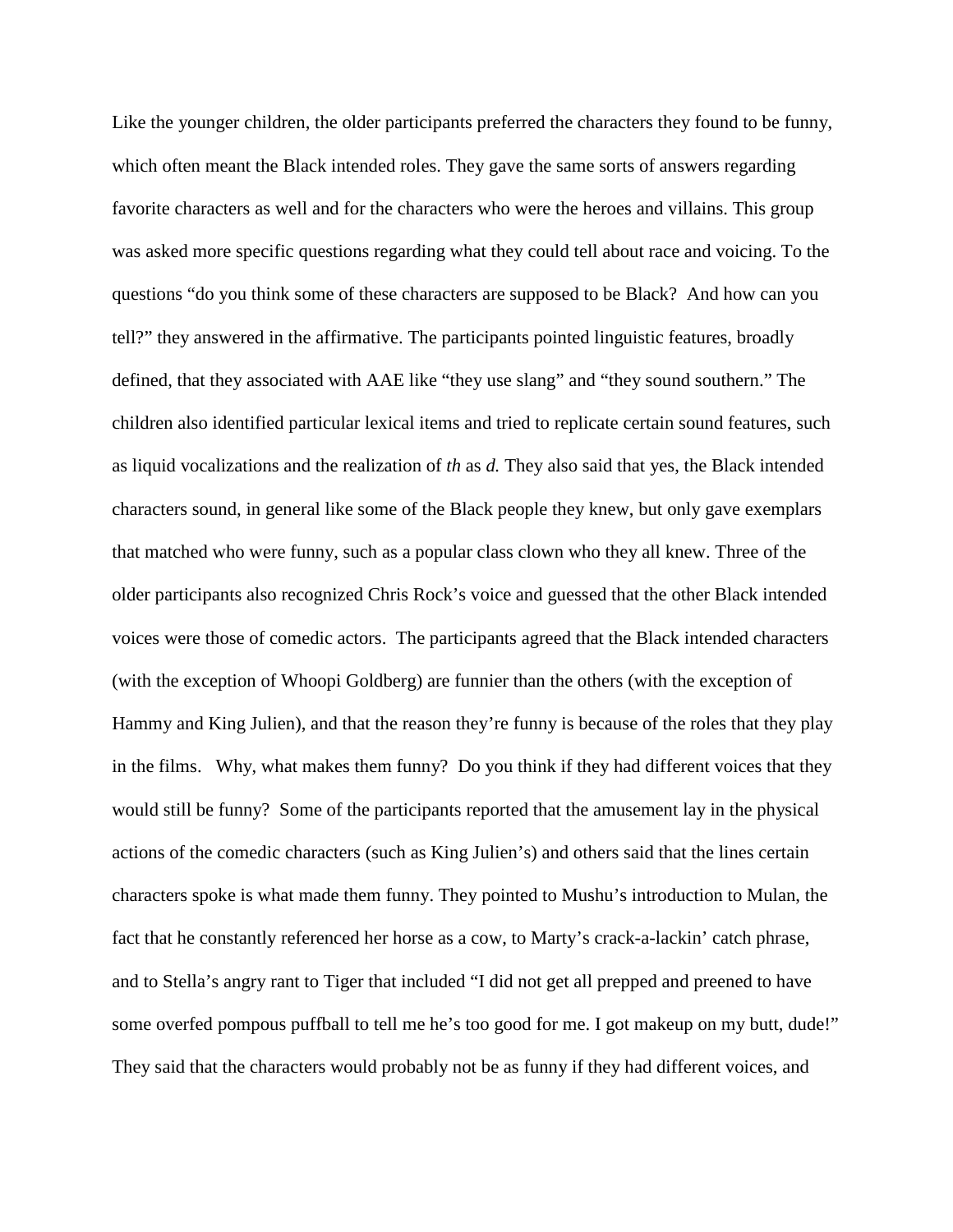that part of the humor was not just in the lines, but in their delivery. A few of the participants delivered movie lines with flat intonation to prove this point. Finally, when they were asked "Do you think some of the characters are smarter or more honest than the others?" they were less forthcoming with negative reactions. They blanketed the villains with dishonesty in general because of villainous misdeeds. Scar was dishonest and smart, the hyenas were neither smart nor honest, and RJ was smart but not honest since he is the character who put the other animals in jeopardy in *Over the Hedge,* but he also devised the plan to get them out of trouble. The participants otherwise referred to the positive traits of the heroes: Mufasa must be smart and honest because he is good and kind and is the king of the jungle who protects the circle of life. According to the children in the study, Mulan shares those characteristics because she saves China. Even though Mulan deceived the army and her parents, the participants agreed that she did it in good faith; therefore, she was ultimately honest. None of the Black intended characters were identified immediately as smart or honest. When I asked specifically if the children considered Stella, Marty, and Mushu to be smart, they said no, they did not think that those characters were really intelligent, but perhaps that they were "street smart." They attempted to define the difference and relied on racialized stereotypes about the kind of Black intelligence that characterizes the trickster: thinking quickly on one's feet, snappy comebacks, seizing on and exploiting opportunities, and the ability to be linguistically dexterous or evasive.

As other studies have shown, and as I have foreshadowed in earlier chapters, these children do, in fact, reveal that they are attuned to race and racialized scenarios in animated film. The numbers included in the study reported on here are too small to generalize to all children, but these results do support what has been argued throughout this book and elsewhere. I am often told by adults that they saw most of the films I mention in my analysis as children and they did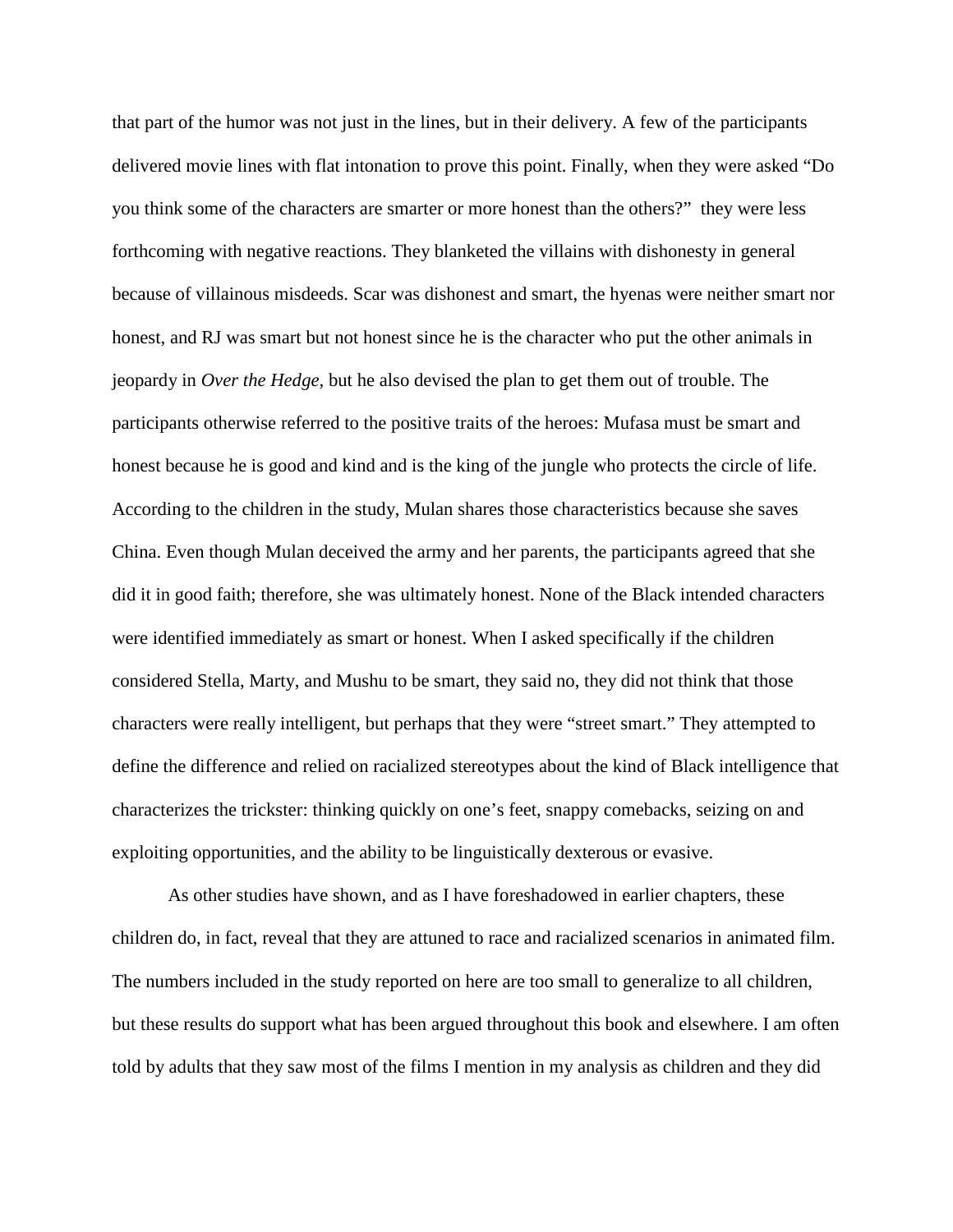not see the characters as any race, just as cartoon roles. They insist that they did not grow up knowing or thinking about the racialized scenarios or the imbalance of power along racial lines, or the constant sidelining of Black characters who were consistently cast as either buffoons or henchmen in these films. I respond that they've helped me make my point: these films are insidious in that they indoctrinate immature, uncritical minds at such a subliminal level that children grow up completely unaware of their effect and continue the cycle with children of their own.

iv Silverman, Helaine. 2002. Groovin' to ancient Peru: A critical analysis of Disney's *The Emperor's New Groove. Journal of Social Archeology 2* (3): 298-322, (299)

<sup>v</sup> Lindvall, T. and Fraser, B. (1998)."Darker shades of animation: African American Images in the Warner Bros. Cartoon." In *Reading the Rabbit: Explorations in Warner Bros. Animation.*  (Kevin Sandler ed.) (123)

vi Snead, James. (1994). "Trimming Uncle Remus' Tales" in *White Screens, Black Images: Hollywood from the Dark Side.* Colin MacCabe and Cornell West, eds. New York.: Routledge.

vii Bell, Elizabeth, Lynda Haas, and Laura Sells, eds. 1995. *From mouse to mermaid: The politics of film, gender, and culture.* Bloomington: Indianan University Press. (1995, 7):

viii Barthes, Roland. 1975. *The Pleasure of the Text.* Macmillan. (39) ix Greenberg, Bradley and Dana Mastro. 2008. "Children, Race, Ethnicity and Media." In *The Handbook of Children, Media, and Development.* Sandra Calvert and Barbara Wilson (eds.) Blackwell. (75)

Bandura, A. (2001). Social cognitive theory of mass communication. *Media Psychology, 3,* 265- 99.

<span id="page-17-0"></span>i  $\frac{1}{2}$ Giroux, Henry (1992) p 2-3

<span id="page-17-1"></span><sup>&</sup>lt;sup>ii</sup>Norman, Floyd. (2007) "Now in full color: A cartoonish take on Black History" [http://jimhillmedia.com/columnists1/b/floyd\\_norman/archive/2007/02/20/now-in-full-color-a](http://jimhillmedia.com/columnists1/b/floyd_norman/archive/2007/02/20/now-in-full-color-a-cartoonish-take-on-black-history.aspx?PageIndex=2)[cartoonish-take-on-black-history.aspx?PageIndex=2.](http://jimhillmedia.com/columnists1/b/floyd_norman/archive/2007/02/20/now-in-full-color-a-cartoonish-take-on-black-history.aspx?PageIndex=2) Retrieved 1/30/2018

iii Lindvall, T. and Fraser, B. (1998)."Darker shades of animation: African American Images in the Warner Bros. Cartoon." In *Reading the Rabbit: Explorations in Warner Bros. Animation.*  (Kevin Sandler ed.)